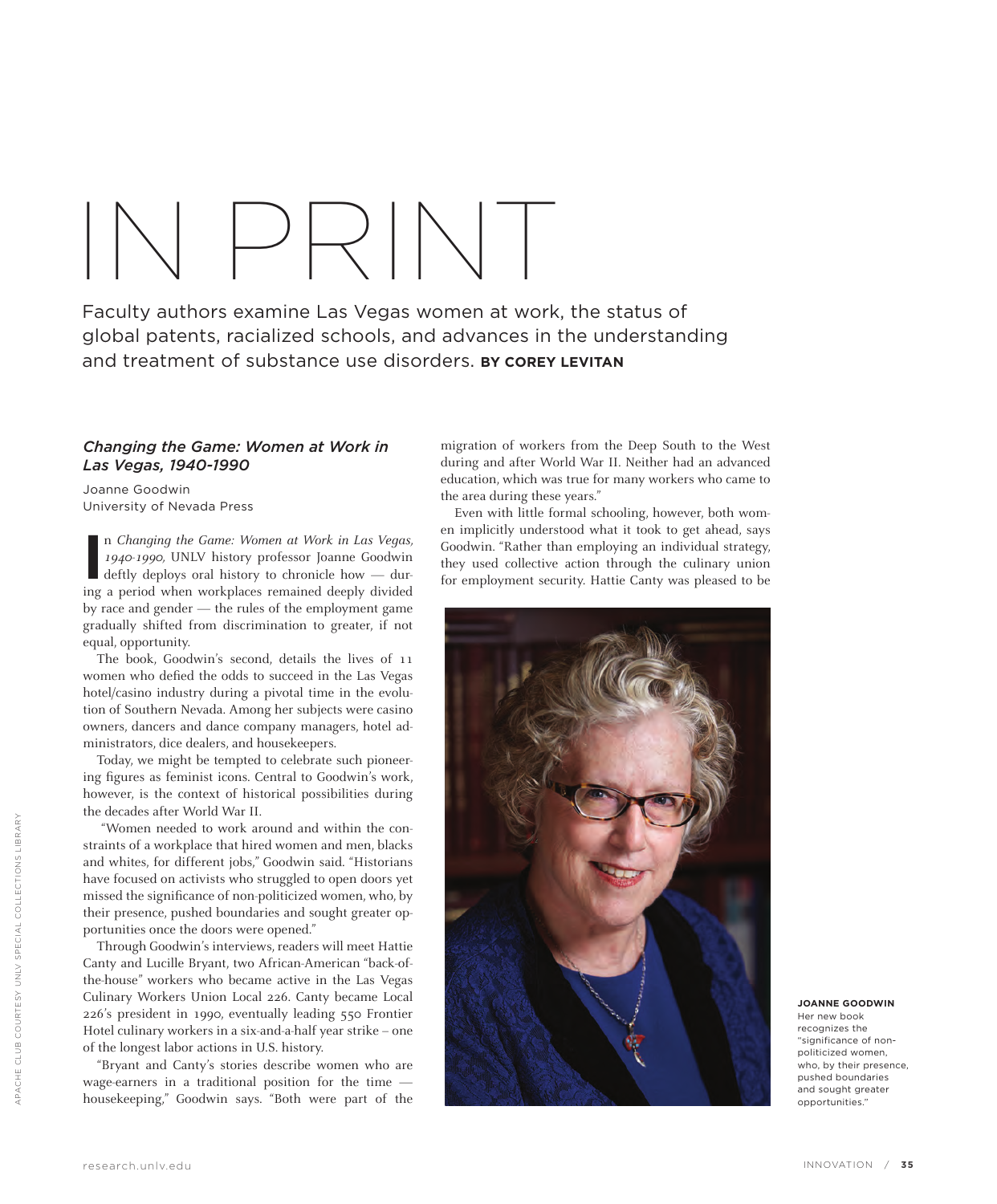

**"They started with specialized knowledge, utilized relationships, wove around sexism whether blatant or subdued — and advocated for themselves."**

a mother and homemaker. When her husband, the family provider, died, she found an inner strength to do what needed to be done to take care of her children. The union held the greatest potential for achieving this."

Goodwin also profiles casino owners Sarann Preddy and Claudine Williams. Preddy was a civil-rights activist best known for her efforts to revive the Moulin Rouge, the valley's first interracial hotel, which closed a few months after opening in 1955. Williams ran the Silver Slipper and then the Holiday Casino (which became Harrah's), at first in a partnership with her husband, then by herself when his health failed.

"Claudine and Sarann had a number of similarities," Goodwin notes, "yet their outcomes were remarkably different because of the era and one's ability to finance a casino. They both had a marvelous way with words and were pretty honest about the ups and downs of the business. For these businesswomen in the years before equity protections, they each cultivated networks and adopted styles that enabled them to advance in their chosen fields."

Fluff LeCoque and Bernice Jaeger also proved adept at advancing in discriminatory workplace environments, as each moved up the chain of command at a time when women were rarely promoted. LeCoque was particularly successful, progressing from dancer to production director.

"The skills [they] used are prototypical of contemporary women in business," Goodwin says. "They started with specialized knowledge, utilized relationships, wove around sexism — whether blatant or subdued — and advocated for themselves."

Goodwin says the book owes it origins to two of her graduate students, both employed in hotel-casino jobs, who approached her with the idea of collecting life stories from women in the gaming industry. Goodwin encouraged them to pursue the idea. Other students joined and when they completed their degrees and moved on, Goodwin was left with the foundation of what became the *Las Vegas Women Oral History Project.* The project has since encouraged nearly 100 community members "to share their life stories, thereby enriching the teaching of Las Vegas history," she says.

"This type of research could not have been done without extensive interviews or oral histories," Goodwin says. "The texture of a person's daily life, her choices, her trials, her dreams are not available to the historian in any other documentary source."

 The women's stories in *Changing the Game*, she adds, aim to add to historians' understanding of an economic and cultural moment that transcended Las Vegas's gambling industry.

"These women were joined by thousands of others across the country," she says. "Their presence in the workforce by the '70s created a watershed moment, not because of the majority's activism, but because there were so many women who were not going to ignore opportunities any longer."

Goodwin, who also leads UNLV's Women's Research Institute of Nevada, is currently on sabbatical conducting research for her next project on the implementation of equal opportunity policies in the West.

# *Global Patents: Limits of Transnational Enforcement*

Marketa Trimble Oxford University Press

**I** f you have a great idea for a new product, says Marketa Trimble, be aware that somebody, somewhere in the world, could steal it.

Patents provide a way of protecting inventions but, as Trimble points out, there's never been a way to obtain patent protection worldwide.

"Inventors must obtain patents in every individual country if they want to protect their inventions globally," she says. "And, if you're not a millionaire, that's unrealistic."

Trimble, a professor at UNLV's William S. Boyd School of Law, has crystallized decades of international patent law research and experience into her first book, *Global Patents: Limits of Transnational Enforcement,* published by Oxford University Press.

"The book provides lawyers and business people who have international dealings with a good overview of the international patent system and its possibilities and limitations," Trimble says, noting that the book has been well received by academics and practitioners from around the world seeking insight into transnational enforcement of intellectual property rights.

Since the 1880s, she says, countries have sought to make it easier for applicants to obtain patents in multiple nations. Although there has been progress, the world has yet to codify what some argue is a necessary next step: a global patent.

"The creation of a single global patent would require countries to agree on a single set of conditions of patentability," Trimble says. "Not only would such an agreement be difficult to achieve, it might not even be desirable. Countries at different stages in their development and with different socioeconomic conditions have understandably different views on what should be protected by a patent and how. The different views are apparent even now, at a time when most countries of the world adhere to several international patent treaties that set the basic rules of patentability and provide for the streamlining of the patent application process in multiple countries."

Historically, the lack of a global patent has been only a mild headache to inventors, chiefly because physical and logistical barriers helped thwart thefts of intellectual property. In order to see an actual patent in the past, one would have had to travel to each country's patent office to view and copy the actual patent. The internet has changed that, of course. Computers can now display every major country's patents for free — a boon to scofflaws looking to steal ideas. And they do.

"Many companies do business on a global scale, but they typically forfeit patent protection in many countries because of the high costs of patenting in multiple countries. Even when companies do file for patents in multiple countries, they might not obtain patent protection in some countries because of differences in standards of patentability," she says.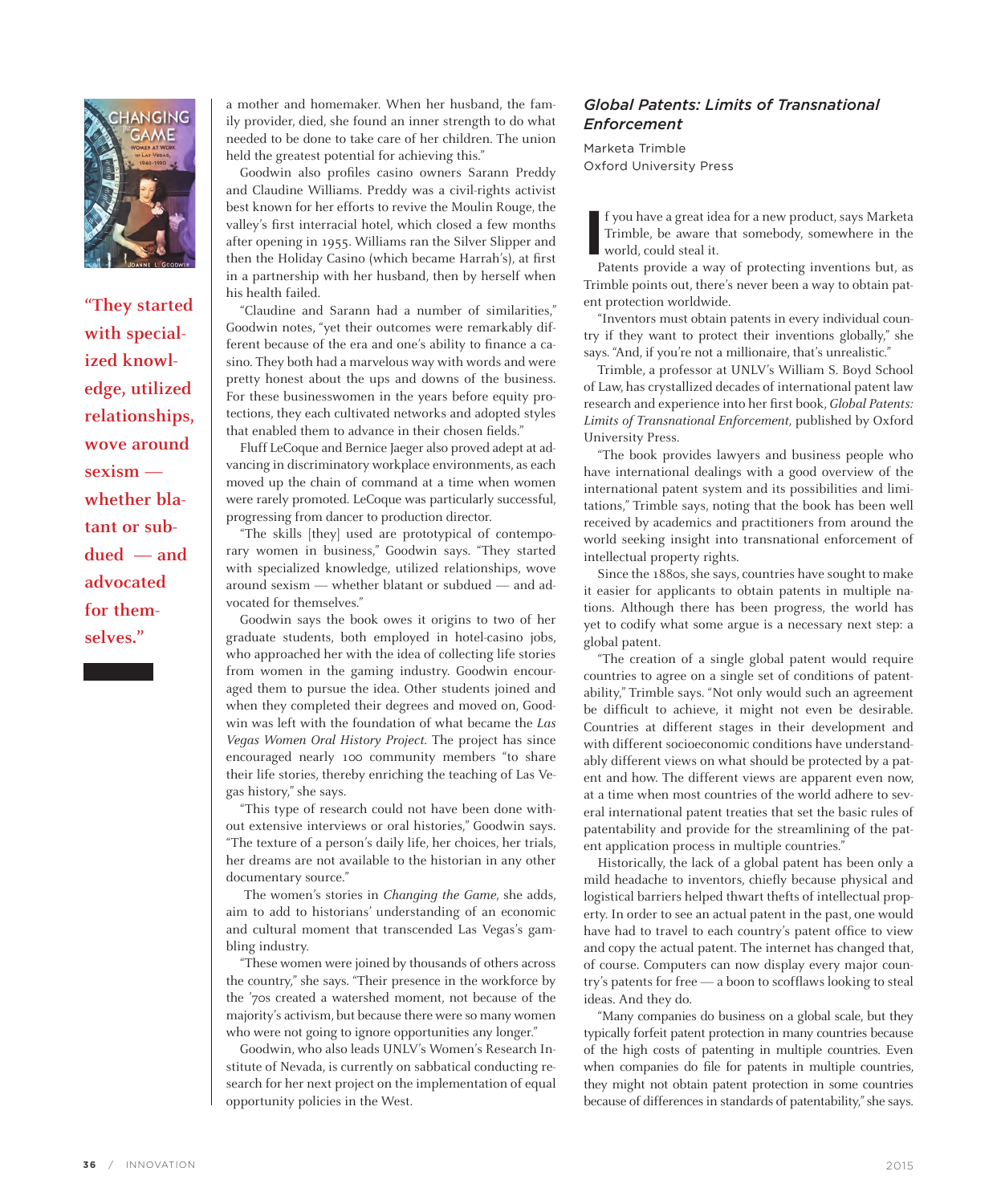

Trimble, a native of Prague, Czech Republic, says her initial interest in patent law was stoked by trips that she took with her father. "My father was a technology reporter who covered issues of intellectual property protection. As a child I was fortunate to be able to travel with him to several factories in Czechoslovakia where he covered their technology and innovation. It was an interesting and very educational experience because Czechoslovakia was a communist country before 1989, so the economy and innovation were skewed in numerous ways, highlighting the need for effective intellectual property protection."

After graduating from law school, Trimble worked in the government of the Czech Republic, including the Ministry of Justice. As a Czech official, she represented the country in European Union bodies and on assignment at the European Commission in Luxembourg. She went on to obtain two additional degrees at the Law School of Charles University in Prague, then moved to the U.S. in 2004 where she obtained a master's and doctoral degree in juridical science from Stanford Law School. She joined the faculty of UNLV's Boyd School of Law in 2010.

Trimble is now a recognized expert on intellectual property law. She serves, for example, on the International Law Association's Committee on Intellectual Property and Private International Law, and is the co-author of a highly regarded casebook on international intellectual property law. Her work on transnational disputes, including disputes arising from activities on the internet, is credited with assisting a wide range of parties and bodies operating in the international arena.

Trimble says her recent book aims to fill a unique niche. "Publications on international intellectual property law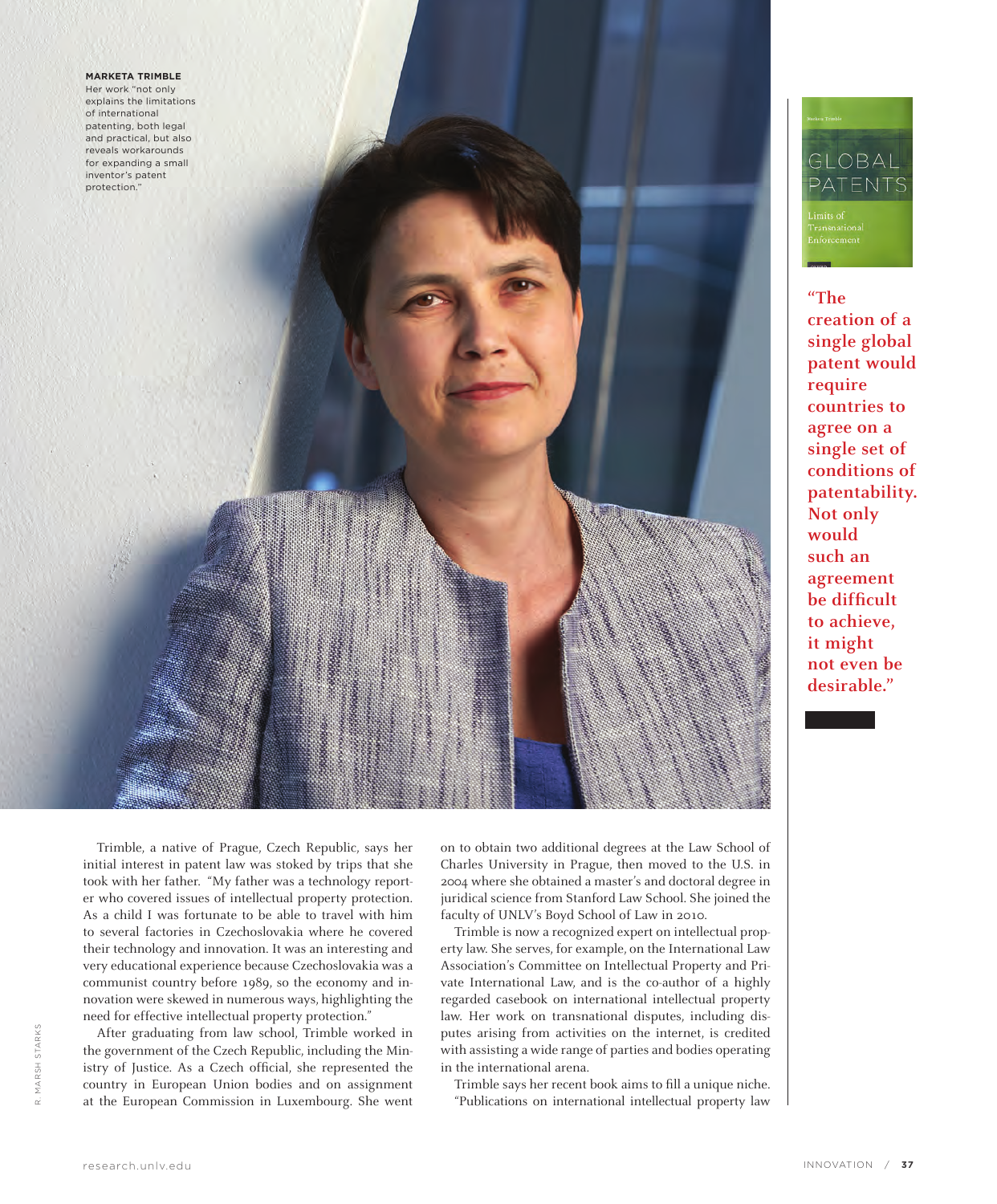

**"There have been so many new developments increasing our understanding of substance abuse from a brain perspective."**  usually focus on the aspects of *public* international law the making of international treaties and the enforcing of countries' obligations to follow these treaties — and not on the aspects of *private* international law," she says. Private international law concerns cross-border disputes among private litigants, such as between a patent owner and an alleged infringer, or a patent owner-licensor and its licensee.

*Global Patents* covers patent laws and litigation worldwide but focuses on the U.S. and Germany, providing a side-by-side comparison of patent enforcement in two of the busiest patent litigation countries in the world.

"The expertise of their courts is highly regarded in other countries," says Trimble. "Patent experts follow the developments in these two countries, and courts in other countries refer to decisions from them."

The book not only explains the limitations of international patenting, both legal and practical, but also reveals workarounds for expanding a small inventor's patent protection. One involves using the litigation of a singlecountry patent to extend protection outside that country.

"Enforcement is most cost-effective when a business can use the patent of a single country to solve its worldwide disputes relating to the invention covered by that patent," Trimble says. "The *Apple v. Samsung* saga is instructive. After battling in dozens of lawsuits in multiple countries, the two companies decided to shape the outcome of all their disputes worldwide according to the decisions of the U.S. courts on the contested U.S. patents."

Another solution is to maintain disputes over multiple countries' patents but to concentrate the litigation of the patents in only one forum; this means that one country's decision determines the fate of patents granted in several countries for the same invention.

"This sometimes occurs in arbitration," Trimble says. "However, as opposed to arbitration tribunals, courts have been reluctant to take cases involving multiple countries' patents. Nevertheless, we have seen litigation, for example in the United Kingdom, in which a court decided the noninfringements of several countries' patents."

Of course, it is extremely costly to litigate patent matters, which is why the costs can become unbearable for many patent holders when multiple countries are involved. In addition, some nations' courts will not accept cases involving multiple countries' patents at all, so centralizing them in a single court may not be an option.

Despite the problems it would solve, global patent protection won't be available anytime soon, according to Trimble.

"This is a prerogative that countries are unlikely to delegate," she says, adding that uniform enforcement would be the next difficult issue to address if a single global patent were created.

"For a global system to be consistent, it needs to be accompanied by global agencies and courts that decide on the validity of patents with global effect," she says. "The current developments surrounding the introduction of a regional unitary patent in the European Union show how difficult this process is, even among countries that are relatively close to each other economically, geographically, and culturally."

### *Neuropsychological Aspects of Substance Use Disorders: Evidence-Based Perspective*

Daniel Allen and Steven Paul Woods Oxford University Press

**According to the National Institute on Drug Abuse, approximately 570,000 people die each year due to drug use, along with more than 5700 billion in** approximately 570,000 people die each year due to drug use, along with more than \$700 billion in increased health-care expenditures, lost productivity, and costs associated with drug-related criminal activity.

Behind these sobering statistics lie countless lives ruined and hearts broken. But for both addicts and their families, argues UNLV's Daniel Allen in a new book, recent research offers promise for treating this troubling — and enduring — problem.

Co-edited with Steven Paul Woods of the University of California, San Diego, Allen's *Neuropsychological Aspects of Substance Use Disorders: Evidence-Based Perspective* includes work by some of the world's most distinguished addiction researchers.

"Our hope is that our book will help address some of the obstacles to understanding and treating substance use disorders by bringing together the most current information from the brain science literature with application to specific substances of abuse and special populations," says Allen, UNLV's Lincy Professor of Psychology and a former president of the National Academy of Neuropsychology.

The project sprang from what Allen and Woods say was an "obvious gap in the literature on neuropsychology and substance abuse."

"There have been so many new developments increasing our understanding of substance abuse from a brain perspective," says Allen. "There was a real need for a book where the most up-to-date information is assembled."

After identifying the need, Allen and Woods recruited an international dream team of brain science leaders to contribute chapters. Authors include such nationally recognized experts as Warren Bickel, director of the Addictions Recovery Research Center at Virginia Tech; John Crabbe, director of the Portland Alcohol Research Center at the Oregon Health & Science University; and Igor Grant, director of the HIV Neurobehavioral Research Program at the University of California, San Diego.

"As I was editing some of the chapters that came in, I found myself learning much in areas that are not a central part of my own research program," Allen says. "There are so many new developments with the knowledge base increasing each day; having an opportunity to read about the most current findings was rewarding. And it was also rewarding to have the opportunity to interact with some of the brilliant scientists doing the research."

Substantial progress has been made, he adds, from the days when alcoholism and substance use problems were viewed as moral failings. Today's researchers instead view them as clinical challenges, disorders demanding empirical investigations aimed at discovering successful psychological and pharmacological treatments.

Allen is upbeat about what's been accomplished so far,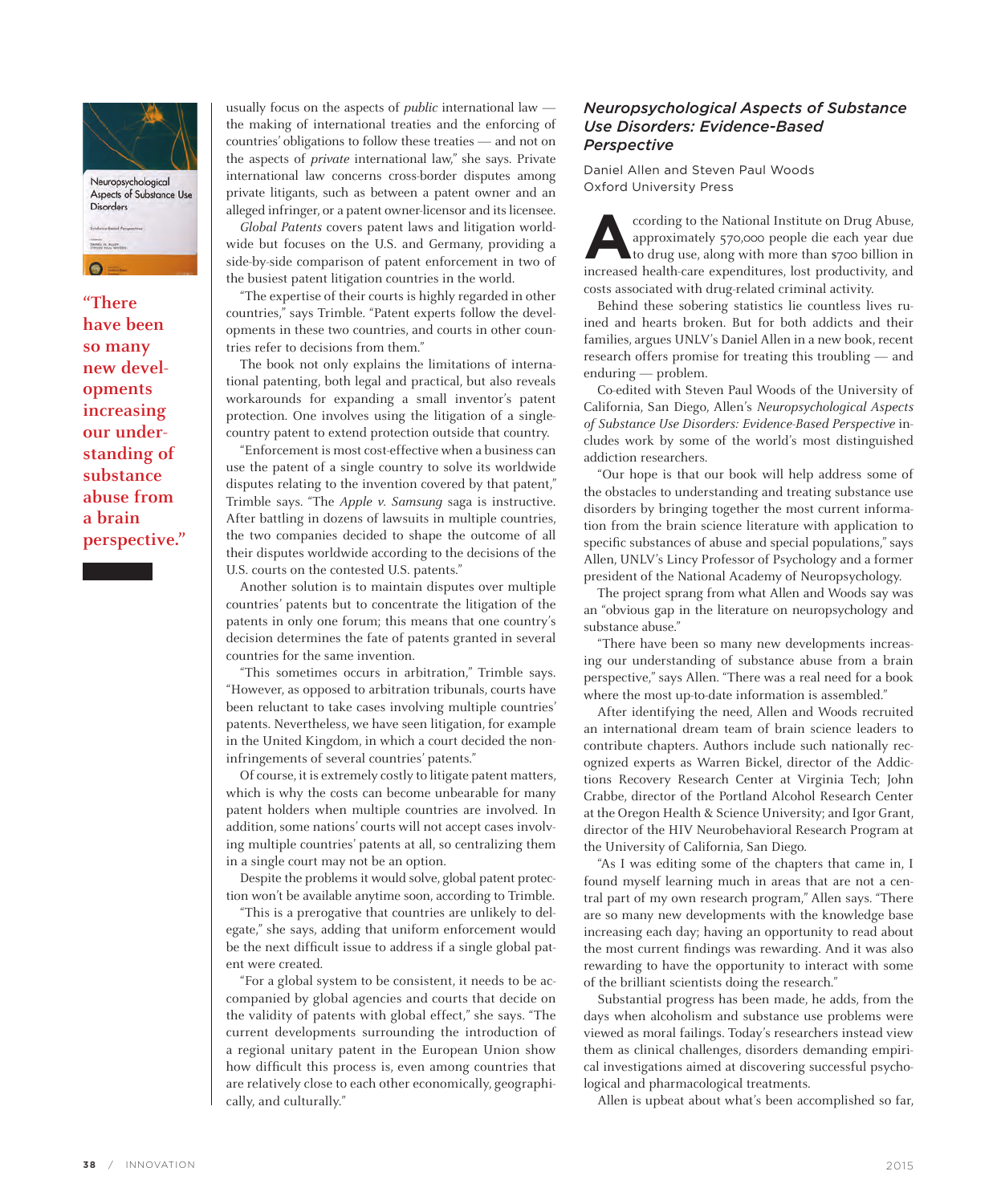

but says much work remains to be done.

"In particular, interventions for substance use disorders are not as effective as we would like, and understanding the interactions between treatment effectiveness and individual variables such as ethnicity, comorbid mental and physical illnesses, and cognitive disorders continues to present challenges to researchers and clinicians," he says. ("Comorbid" is a term that describes patients who have two chronic diseases or conditions simultaneously.)

 Allen adds that the interplay between environmental and genetic contributions to the development and continuation of substance use disorders requires more study, as does identification of those who are at the greatest risk of developing problematic patterns of substance use.

The book is grouped into three sections. The first focuses on new developments in the fundamental science, such as genetic influences and neural substrates of addiction. The second addresses recent research from each of the major categories of substances typically abused. The third deals with special patient populations and topics, including patients whose substance-use disorders occur with comorbidities, such as infectious disease, traumatic brain injury, and, especially, mental illness.

"Serious mental illness and substance abuse comorbidity continues to be a significant challenge to the treatment community," he says. "Unfortunately, those

with mental illness and comorbid substance abuse probably make up the majority of individuals who have schizophrenia and bipolar disorder, but we know less about them than we do about those without substance abuse disorders."

Allen gravitated toward addiction treatment while specializing in the neuropsychology of mental illness at a Veteran's Administration hospital in Pittsburgh, where he worked before joining the UNLV faculty in 1999.

"The biggest problem I saw among vets I worked with by far was substance use disorders, particularly alcoholism and cocaine use," he says. "I found it hard to provide adequate treatment for them because, at the time, little information was available in the empirical and clinical literature that specifically addressed the unique needs of individuals with both a mental illness and a substance use disorder."

Allen's hope for the book is that it might help clinicians, researchers, and graduate students overcome barriers to understanding the complex set of neurological factors at play in substance use disorders.

"Ideally, it's a book that can be a reference tool for those who want to review a summary of recent literature from a group of nationally respected experts," he says. "I hope that clinicians and the academic community find it useful and can turn to it when they seek the most up-to-date research in this area of study."

#### **DANIEL ALLEN**

With co-author Steven Wood, Allen assembled a "dream team" of brain science leaders. Their contributions represent the latest findings on the neuropsychology of substance use disorders.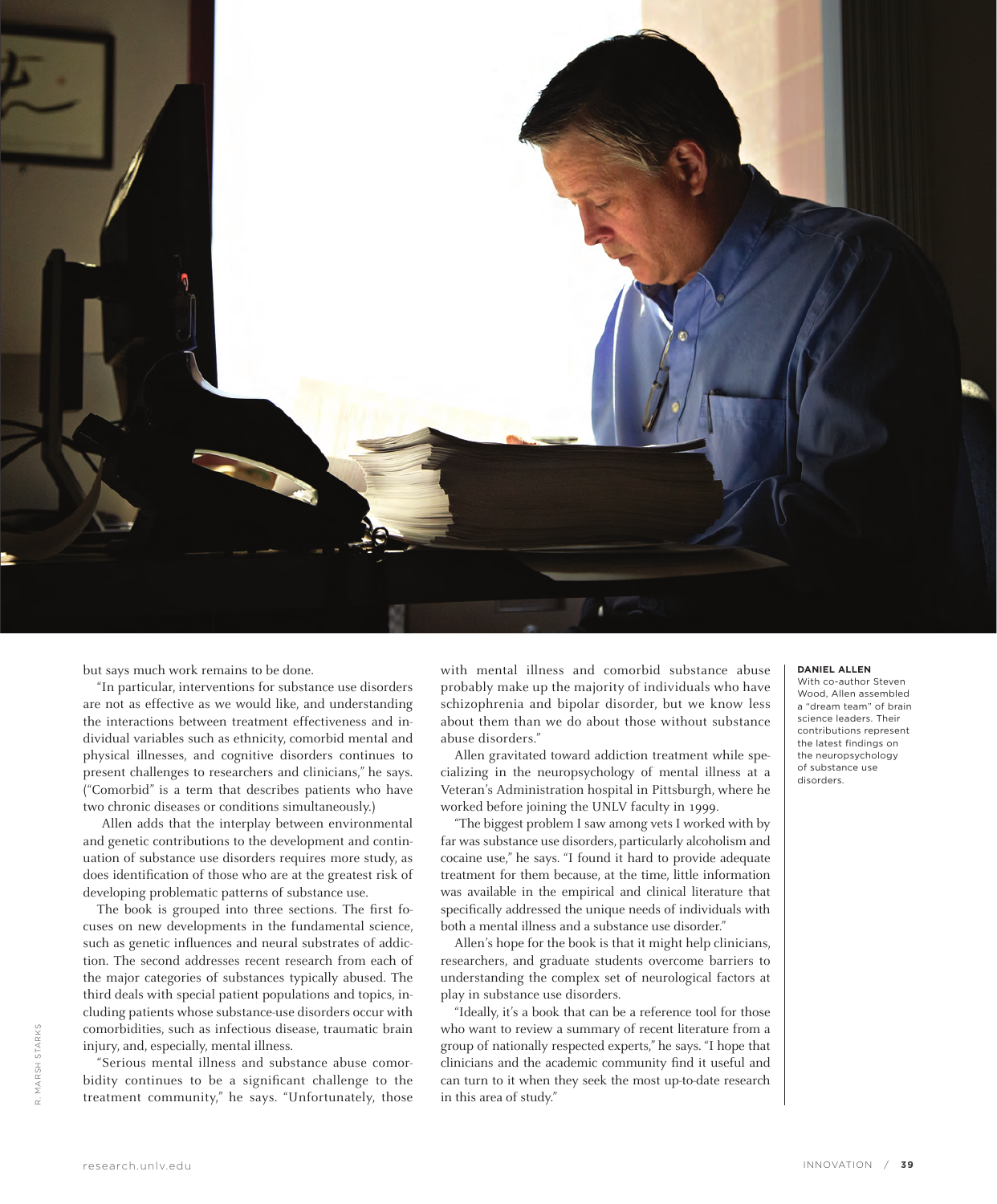

# *Racialized Schools: Understanding and Addressing Racism in Schools*

Shannon Smith Routledge

**SHANNON SMITH (left) and JESSE BRINSON** 

Our society may never overcome racism, the authors argue, "but the children in our schools do not have to be victims to individuals who may be unaware of their racist tendencies."

Jesse Brinson and

**M** ore than 60 years has passed since the U.S. Supreme Court ordered an end to segregation in America's public schools, but inequality and rapreme Court ordered an end to segregation in cial prejudice have not disappeared from our classrooms. In fact, argue the authors of *Racialized Schools: Understanding and Addressing Racism in Schools*, racism in education is today an even more pernicious problem, since it operates on a largely unconscious level.

To one of the book's authors, UNLV's Jesse Brinson, racism is so embedded in the human mindset that some people don't even recognize its presence. Some scholars, he notes, even go as far as to assert that admitting one's racism is indistinguishable from acknowledging one's humanity.

"So the question is not whether an individual is racist," says Brinson, a professor of educational and clinical studies. "The real question is whether an individual is mildly, moderately, or severely racist."

For educational authorities, then, such acknowledgements are just a starting point: They must also be cognizant of how racist policies and practices play out in their schools. In other words, they must ask, "To what extent are school policies and procedures intentionally or unintentionally racist in development and implementation?" says Shannon Smith, Brinson's co-author.

Unfortunately, says Smith, previous studies suggest policy makers and administrators are ill equipped to do much about the deeply entrenched racial biases manifested in schools.